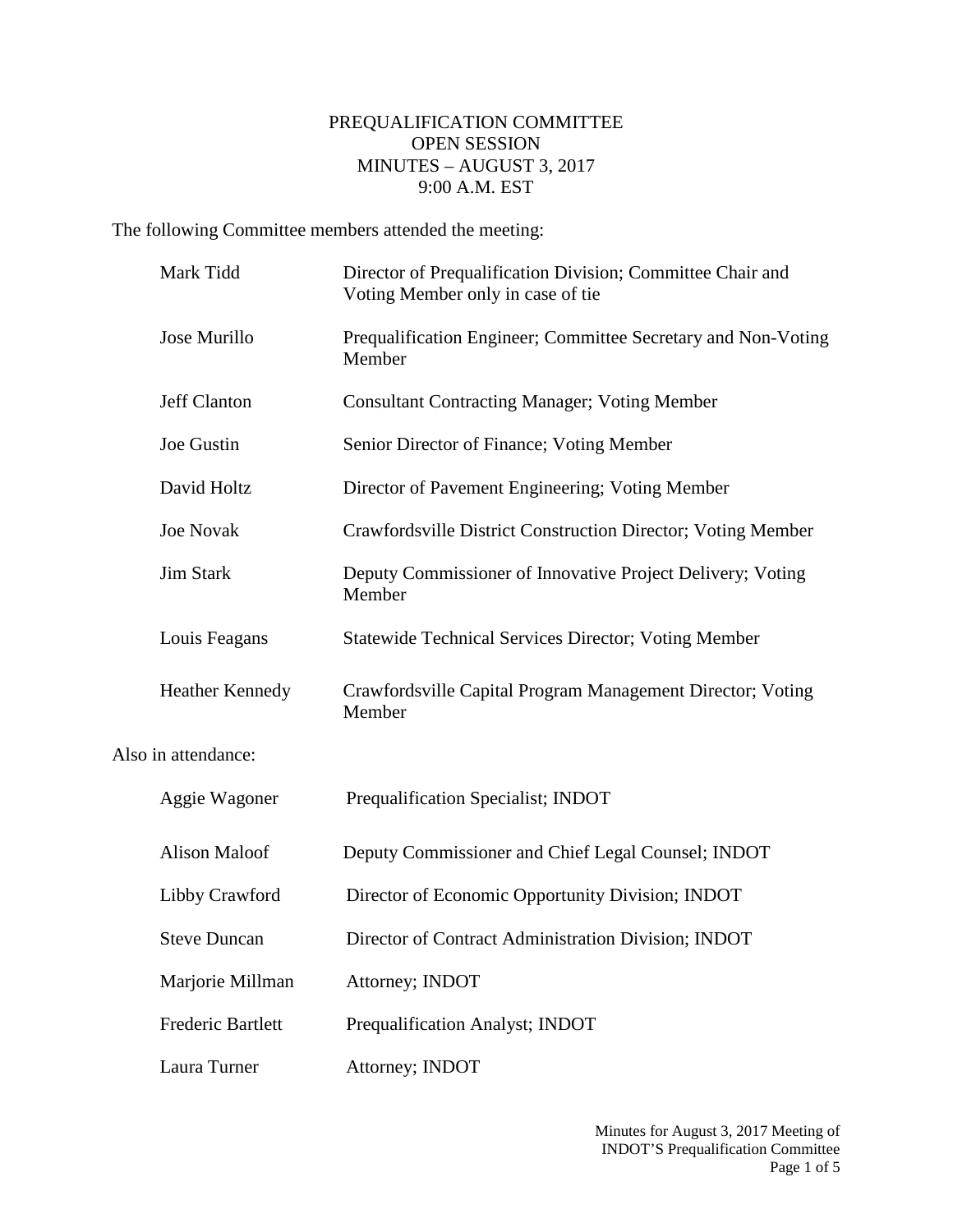| <b>Mason Clark</b>  | Legal Intern; INDOT                                        |
|---------------------|------------------------------------------------------------|
| David Alyea         | <b>Contract Compliance Manager; INDOT</b>                  |
| Derrick Casson      | <b>DBE Certification Manager; INDOT</b>                    |
| Joan Widdifield     | Compliance Investigator; INDOT                             |
| Linda Jelks         | Attorney; INDOT                                            |
| Melinda Schwer      | Attorney; INDOT                                            |
| Eryn Fletcher       | Senior Transportation Engineer; FHWA                       |
| Ken Woodruff        | Civil Rights Program Manager; FHWA                         |
| Dan Osborn          | Director of Government Affairs; Indiana Constructors, Inc. |
| <b>Brenda</b> Myers | President; Whitehead Construction, Inc.                    |
| <b>Tom Pastore</b>  | Counsel for $E \& B$ Paving, Inc.                          |
| Larry Canterbury    | President; E & B Paving, Inc.                              |
| Sarah Shuter        | Corporate Controller; E & B Paving, Inc.                   |
|                     | ****                                                       |

The Committee reviewed the following agenda items:

- 1. Adoption of January 5, 2017 meeting minutes
- 2. New Committee Member Heather Kennedy
- 3. B&B Contracting and Supply, Inc. Update on suspension and approval of its QA/QC plan
- 4. Contract IR-35600 E & B Paving, Inc., CRI Construction, Inc. and CRI Construction Co., LLC
- 5. Whitehead Construction, Inc. Review of its application for contractor prequalification
- 6. New Committee Business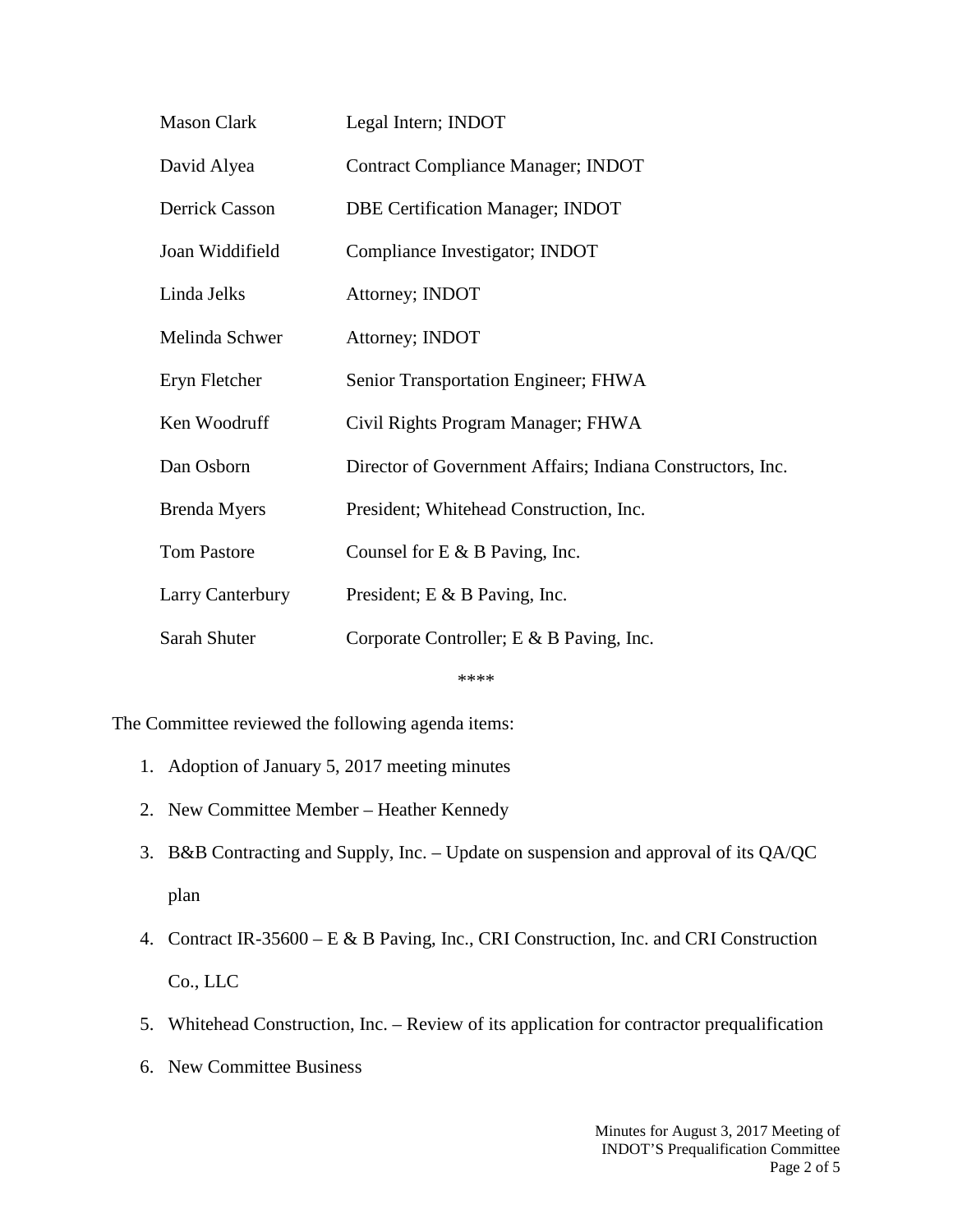## PREQUALIFICATION COMMITTEE MEETING OPEN SESSION AUGUST 3, 2017

Mr. Tidd, Committee Chair, called the meeting to order at 9:00 a.m. EST. All Committee members were present.

1. Adoption of January 5, 2017 meeting minutes.

Mr. Tidd called for consideration of the meeting minutes from the January 5, 2017 meeting.

Mr. Novak moved to adopt the meeting minutes from the January 5, 2017 meeting. Mr. Holtz seconded Mr. Novak's motion. All members voted in favor.

2. New Committee Member – Heather Kennedy

Mr. Tidd introduced Heather Kennedy as the new committee member. Ms. Kennedy was a past Chair of the Committee and supervisor of the Prequalification Division.

3. B&B Contracting and Supply, Inc. – Update on suspension and approval of its QA/QC plan.

Mr. Tidd introduced this item and referred to Marjorie Millman to discuss the topic in more detail.

Ms. Millman explained the original order, which was appealed by B&B. Ms. Millman then discussed the Final Revised Order, which had been agreed to by B&B and involved a 3 month suspension (effective 4/5/17). She also mentioned the approval by the Commissioner of B&B's QA/QC Plan.

Joe Novak asked how B&B has been performing. Ms. Millman said initial reports showed they were performing adequately.

4. Contract IR-35600 – E & B Paving, Inc., CRI Construction, Inc. and CRI Construction Co., LLC

Mr. Murillo gave an overview of the issues on IR-35600, which was consistent with the written material presented to the Committee members and to the three (3) companies.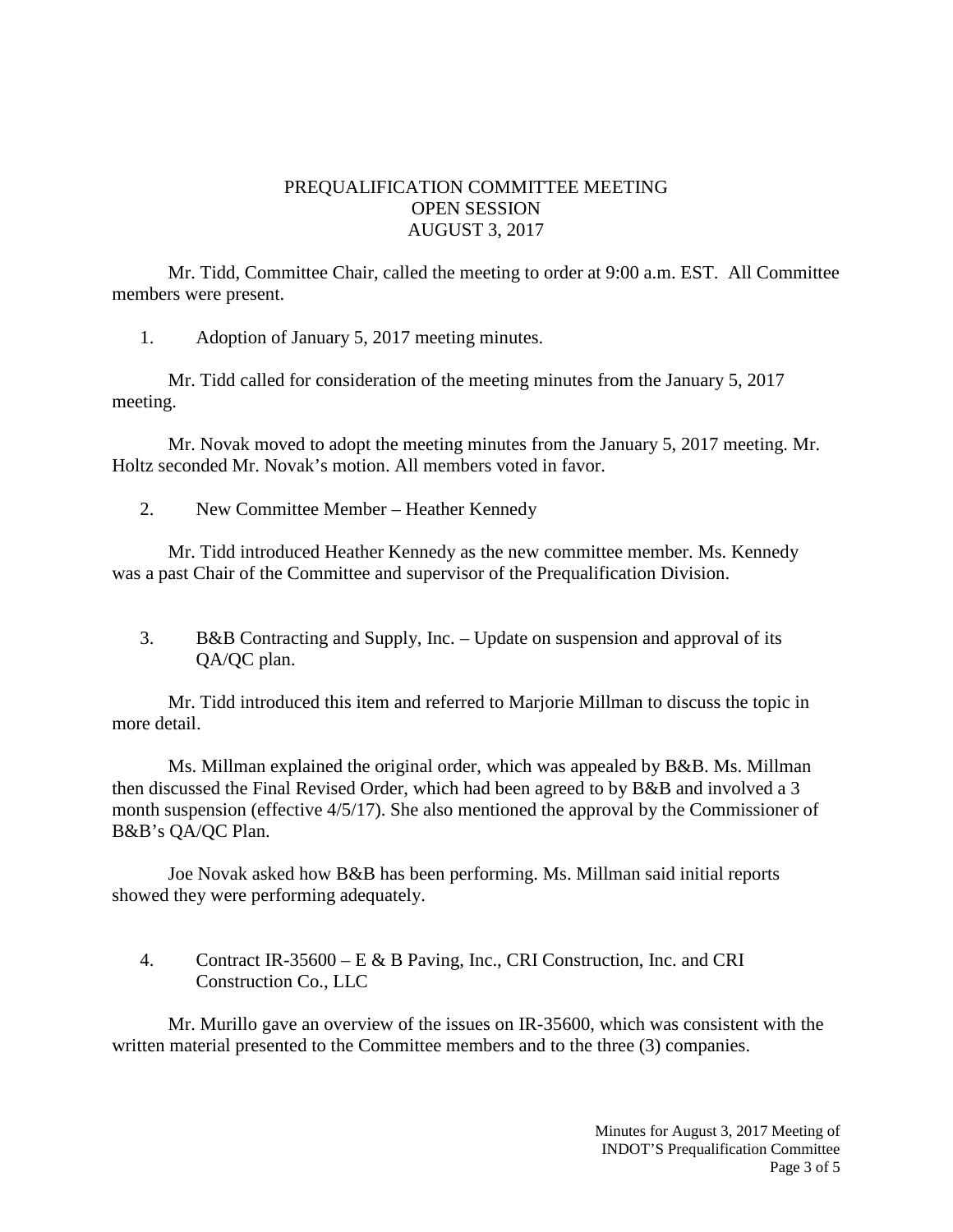Mr. Pastore, representing  $E \& B$  Paving, discussed these events. In general, they agreed with what Mr. Murillo had discussed. E  $\&$  B admitted to making a mistake, but said there was no wrongful intent. E  $\&$  B gave details on what they are putting in place to prevent further issues, such as training their staff and understanding SiteXchange better.

Mr. Gustin asked about the timeline between a sub submitting a bid and the contract being signed. Mr. Pastore said they need to take more responsibility of getting Certificates of Qualification from subs before signing contracts with them.

Ms. Kennedy asked E & B how CRI Construction, Inc. was selected (bid accepted) when they weren't approved.

E & B admitted they did not follow the correct process, but usually their system (On Base) alerts them about subs who are not certified. E  $\&$  B admitted they did not verify CRI's certification, and they will start asking subs to submit their INDOT certificates with their bids.

Mr. Tidd said INDOT Legal/Construction Management and E & B have agreed to a change order in which \$62,500 will be deducted from the remaining money to be paid on IR-35600. The Committee can recommend other sanctions to the INDOT Commissioner, if they choose to do so.

Mr. Gustin brought up 3 remaining checks that haven't been paid. Mr. Gustin asked E  $\&$ B who the checks were made out to and whether it would subject INDOT to any legal exposure or claims, if the checks were made out to CRI Construction Co LLC. Mr. Pastore said the checks had no designation of Inc. or LLC, but the endorsement was by LLC.

Mr. Clanton asked if there are any remaining subcontracts between  $E \& B$  and any CRI entity. Mr. Canterbury (from  $E \& B$  Paving) stated there are no other contracts remaining between E & B and CRI.

Mr. Feagans moved to accept the (Legal/Construction Management and  $E \& B$ ) agreement with an additional condition, which is that  $E \& B$  prepares and submits to INDOT for approval a QA/QC plan implemented to assure this does not happen again.

Ms. Jelks asked how the time lapse between subcontractor bid submittal and contract signing is addressed. Mr. Pastore said they will have their certificate with expiration date and will include additional language in their master contract agreements.

Mr. Holtz seconded Mr. Feagans motion, but asked what else CRI should have done in this situation. Mr. Tidd said CRI should have submitted bids, contracts and everything else under CRI Construction Co., LLC. Mr. Tidd said CRI was probably just not careful and hopefully their mistake was not intentional.

All members voted in favor of Mr. Feagans' motion.